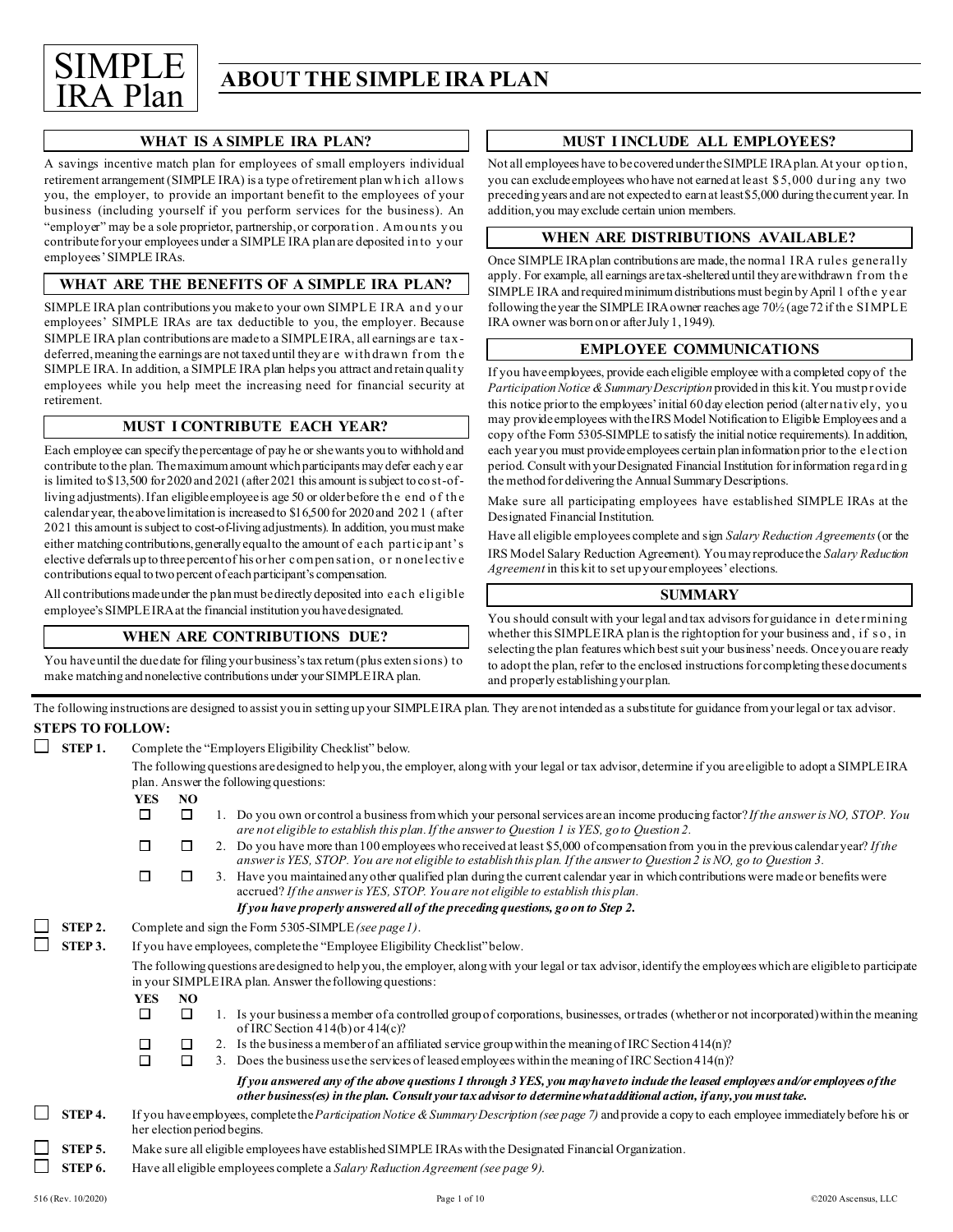City/State/Zip Code

# **Savings Incentive Match Plan for Employees of Small Employers (SIMPLE) for Use With a Designated Financial Institution**

### Form **5305-SIMPLE** OMB No. 1545-1502

(Rev. March 2012) **Do not** file Department of the Treasury with the Internal Internal Revenue Service Revenue Service Revenue Service Revenue Service Revenue Service

(Name of Employer)

and pursuant to the instructions contained in this form.

### **Article I – Employee Eligibility Requirements** *(complete applicable box(es) and blanks — see instructions)*

- **1 General Eligibility Requirements.** The Employer agrees to permit salary reduction contributions to be made in each calendar year to the SIMPLE individual retirement account or annuity established at the designated financial institution (SIMPLE IRA) for each employee who meets the following requirements (select either 1a or 1b):
	- **a Full Eligibility.** All employees are eligible.
	- **b**  $\Box$  **Limited Eligibility.** Eligibility is limited to employees who are described in both (i) and (ii) below:
		- **(i) Current compensation.** Employees who are reasonably expected to receive at least \$ \_\_\_\_\_\_\_\_\_\_\_\_\_\_\_\_\_\_\_\_ in compensation (not to exceed \$5,000) for the calendar year.

establishes the following SIMPLE IRA plan under section  $408(p)$  of the Internal Revenue Code

**(ii) Prior compensation.**Employees who have received at least \$ \_\_\_\_\_\_\_\_\_\_\_\_\_\_\_\_\_\_\_\_ in compensation (not to exceed \$5,000) during any \_\_\_\_\_\_\_\_ calendar year(s) (insert  $0, 1,$  or  $2$ ) preceding the calendar year.

### **2 Excludable Employees**

П The Employer elects to exclude employees covered under a collective bargaining agreement for which retirement benefits were the subject of good faith bargaining. **Note:** *This box is deemed checked if the Employer maintains a qualified plan covering only such employees.*

### **Article II – Salary Reduction Agreements** *(complete the box and blank, if applicable — see instructions)*

**1 Salary Reduction Election.** An eligible employee may make an election to have his or her compensation for each pay period reduced. The total amount of the reduction in the employee's compensation for a calendar year cannot exceed the applicable amount for that year. See instructions.

#### **2 Timing of Salary Reduction Elections**

- **a** For a calendar year, an eligible employee may make or modify a salary reduction election during the 60-day period immediately preceding January 1 of that year. However, for the year in which the employee becomes eligible to make salary reduction contributions, the period during which the employee may make or modify the election is a 60-day period that includes either the date the employee becomes eligible or the day before.
- **b** In addition to the election periods in 2a, eligible employees may make salary reduction elections or modify prior elections If the Employer chooses this option, insert a period or periods (e.g., semi-annually, quarterly, monthly, or daily) that will apply uniformly to all eligible employees.
- **c** No salary reduction election may apply to compensation that an employee received, or had a right to immediately receive, before execution of the salary reduction election.
- **d** An employee may terminate a salary reduction election at any time during the calendar year.  $\Box$  If this box is checked, an employee who terminates a salary reduction election not in accordance with 2b may not resume salary reduction contributions during the calendar year.

### **Article III – Contributions** *(complete the blank, if applicable — see instructions)*

**1** Salary Reduction Contributions. The amount by which the employee agrees to reduce his or her compensation will be contributed by the Employer to the employee's SIMPLE IRA.

### **2 a Matching Contributions**

- **(i)** For each calendar year, the Employer will contribute a matching contribution to each eligible employee's SIMPLE IRA equal to the employee's salary reduction contributions up to a limit of 3% of the employee's compensation for the calendar year.
- **(ii)** The Employer may reduce the 3% limit for the calendar year in (i) only if: **(1)** The limit is not reduced below 1%; **(2)** The limit is not reduced for more than 2 calendar years during the 5-year period ending with the calendar year the reduction is effective; and **(3)** Each employee is notified of the reduced limit within a reasonable period of time before the employees' 60-day election period for the calendar year (described in Article II, item 2a).

### **b Nonelective Contributions**

- (i) For any calendar year, instead of making matching contributions, the Employer may make nonelective contributions equal to 2% of compensation for the calendar year to the SIMPLEIRA of each eligible employee who has at l calendar year to the SIMPLE IRA of each eligible employee who has at least \$ calendar year. No more than \$250,000\* in compensation can be taken into account in determining the nonelective contribution for each eligible employee.
- **(ii)** For any calendar year, the Employer may make 2% nonelective contributions instead of matching contributions only if: **(1)** Each eligible employee is notified that a 2% nonelective contribution will be made instead of a matching contribution; and **(2)** This notification is provided within a reasonable period of time before the employees'60-day election period for the calendar year (described in Article II, item 2a).

### **3 Time and Manner of Contributions**

- **a** The Employer will make the salary reduction contributions (described in 1 above) to the designated financial institution for the IRAs established under this SIMPLE IRA plan no later than 30 days after the end of the month in which the money is withheld from the employee's pay. See instructions.
- **b** The Employer will make the matching or nonelective contributions (described in 2a and 2b above) to the designated financial institution for the IRAs established under this SIMPLE IRA plan no later than the due date for filing the Employer's tax return, including extensions, for the taxable year that includes the last day of the calendar year for which the contributions are made.
- *\* This is the amount for 2012. For later years, the limit may be increased for cost-of-living adjustments. The IRS announces the increase, if any, in a news release, in the Internal Revenue Bulletin, and on the IRS's website at* **irs.gov***.*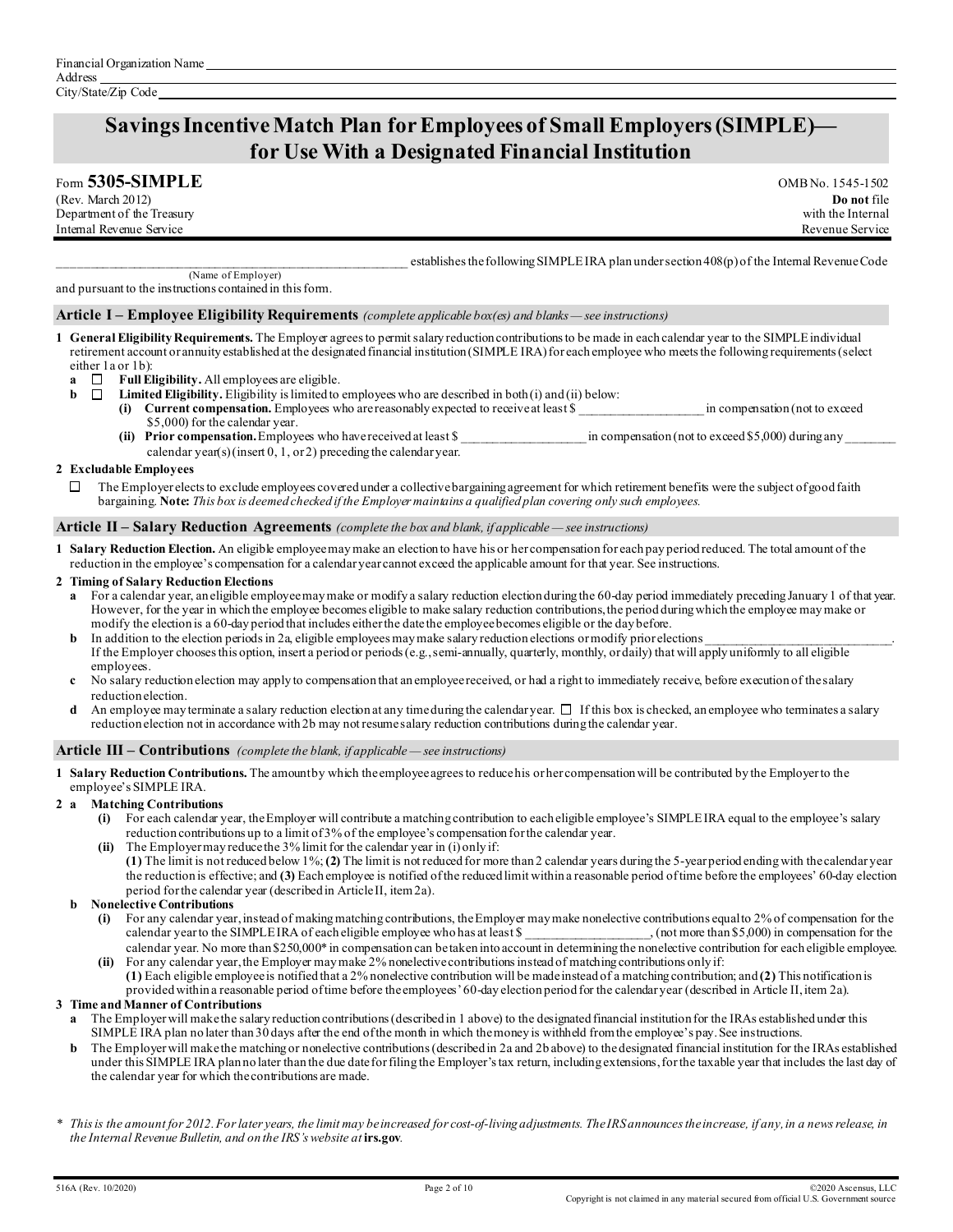### **Article IV – Other Requirements and Provisions**

- **1 Contributions in General.** The Employer will make no contributions to the SIMPLE IRAs other than salary reduction contributions (described in Article III, item1) and matching or nonelective contributions (described in Article III, items 2a and 2b).
- **2 Vesting Requirements.** All contributions made under this SIMPLE IRA plan are fully vested and nonforfeitable.
- **3 No Withdrawal Restrictions.** The Employer may not require the employee to retain any portion of the contributions in his or her SIMPLE IRA or otherwise impose any withdrawal restrictions.
- **4 No Cost Or Penalty For Transfers.** The Employer will not impose any cost or penalty on a participant for the transfer of the participant's SIMPLE IRA balance to another IRA.
- **5 Amendments To This SIMPLE IRA Plan.** This SIMPLE IRA plan may not be amended except to modify the entries inserted in the blanks or boxes provided in Articles I, II, III, VI, and VII.

### **6 Effects Of Withdrawals and Rollovers**

- An amount withdrawn from the SIMPLE IRA is generally includible in gross income. However, a SIMPLE IRA balance may be rolled over or transferred on a tax-free basis to another IRA designed solely to hold funds under a SIMPLE IRA plan. In addition, an individual may roll over or transfer his or her SIMPLE IRA balance to any IRA or eligible retirement plan after a 2-year period has expired since the individual first participated in any SIMPLE IRA plan of the Employer. Any rollover or transfer must comply with the requirements of section 408.
- **b** If an individual withdraws an amount from a SIMPLE IRA during the 2-year period beginning when the individual first participated in any SIMPLE IRA plan of the Employer and the amount is subject to the additional tax on early distributions under section 72(t), this additional tax is increased from 10% to 25%.

#### **Article V – Definitions**

### **1 Compensation**

- **a General Definition of Compensation.** Compensation means the sum of wages, tips, and other compensation from the Employer subject to federal income tax withholding (as described in section 6051(a)(3)), the amounts paid for domestic service in a private home, local college club, or local chapter of a college fraternity or sorority, and the employee's salary reduction contributions made under this plan, and, if applicable, elective deferrals under a section 401(k) plan, a SARSEP, or a section 403(b) annuity contract and compensation deferred under a section 457 plan required to be reported by the Employer on Form W-2 (as described in section 6051(a)(8)).
- **b Compensation for Self-Employed Individuals.** For self-employed individuals, compensation means the net earnings from self-employment determined under section  $1402(a)$ , without regard to section  $1402(c)(6)$ , prior to subtracting any contributions made pursuant to this plan on behalf of the individual.
- **2 Employee.** Employee means a common-law employee of the Employer. The term employee also includes a self-employed individual and a leased employee described in section 414(n) but does not include a nonresident alien who received no earned income from the Employer that constitutes income from sources within the United States.
- **3 Eligible Employee.** An eligible employee means an employee who satisfies the conditions in Article I, item 1 and is not excluded under Article I, item 2.
- **4 Designated Financial Institution.** A designated financial institution is a trustee, custodian, or insurance company (that issues annuity contracts) for the SIMPLE IRA plan that receives all contributions made pursuant to the SIMPLE IRA plan and deposits those contributions to the SIMPLE IRA of each eligible employee.

**Article VI – Procedures for Withdrawal and Transfers** *(The designated financial institution will provide the instructions (to be attached or inserted in the space below) on the procedures for withdrawals of contributions by employees.)*

### **Article VII – Effective Date**

| $A$ and $A$ and $B$ and $B$ and $B$ and $B$ and $B$ and $B$ |                                                                                                                                                                                                                                                                                                                                                                                                                                                                              |                     |
|-------------------------------------------------------------|------------------------------------------------------------------------------------------------------------------------------------------------------------------------------------------------------------------------------------------------------------------------------------------------------------------------------------------------------------------------------------------------------------------------------------------------------------------------------|---------------------|
| This SIMPLE IRA plan is effective                           |                                                                                                                                                                                                                                                                                                                                                                                                                                                                              | . See instructions. |
|                                                             |                                                                                                                                                                                                                                                                                                                                                                                                                                                                              |                     |
| Name of Employer                                            | By: Signature                                                                                                                                                                                                                                                                                                                                                                                                                                                                | Date                |
| Address of Employer                                         | Name and title                                                                                                                                                                                                                                                                                                                                                                                                                                                               |                     |
|                                                             | The undersigned agrees to serve as designated financial institution, receiving all contributions made pursuant to this SIMPLE IRA plan and depositing those<br>contributions to the SIMPLE IRA of each eligible employee as soon as practicable. Upon the request of any participant, the undersigned also agrees to transfer the<br>participant's balance in a SIMPLE IRA established under this SIMPLE IRA plan to another IRA without cost or penalty to the participant. |                     |
| Name of designated financial institution                    | By: Signature                                                                                                                                                                                                                                                                                                                                                                                                                                                                | Date                |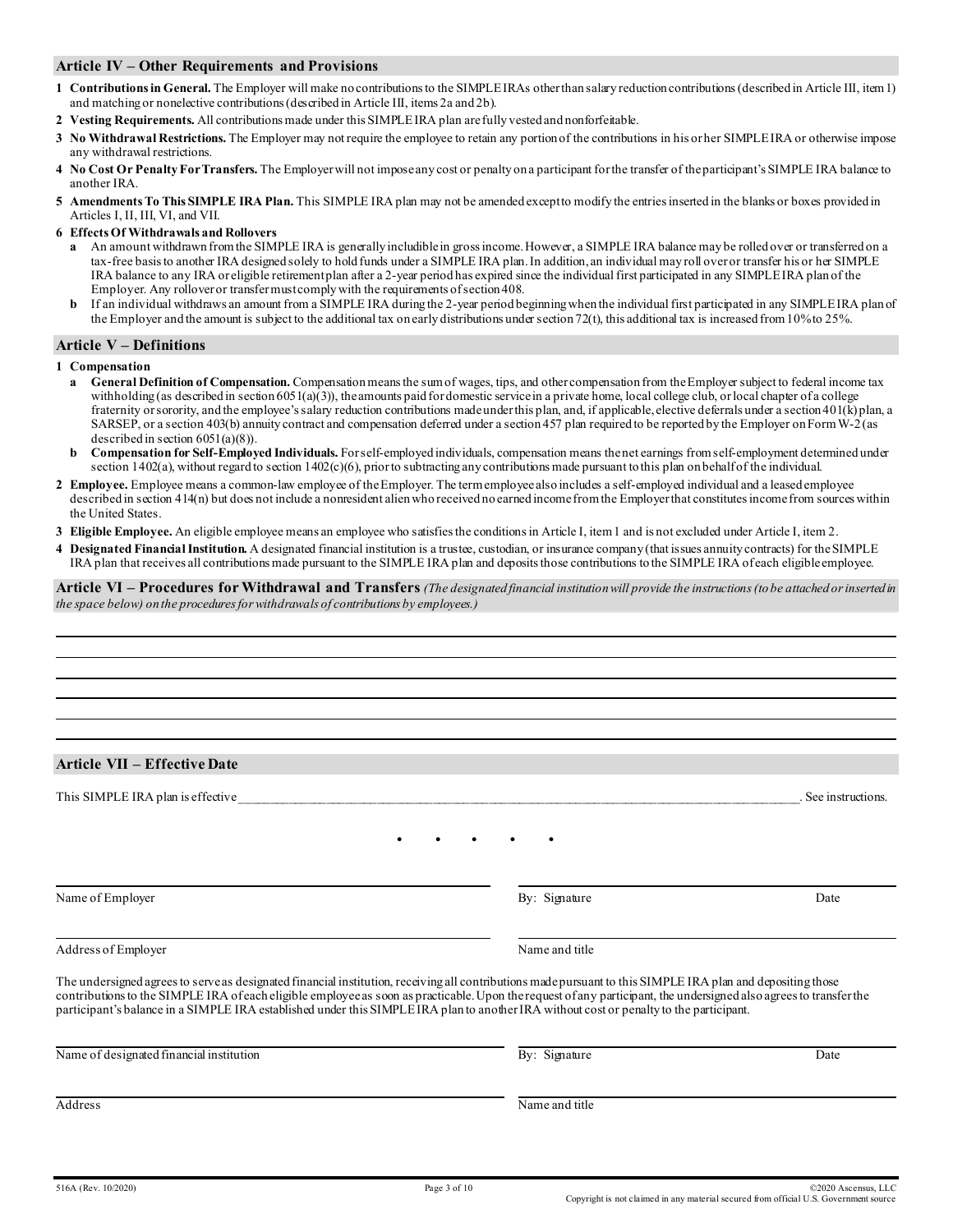### **Model Notification to Eligible Employees**

#### **I. Opportunity to Participate in the SIMPLE IRA Plan**

You are eligible to make salary reduction contributions to the  $\blacksquare$ This notice and the attached summary description provide you with information that you should consider before you decide whether to start, continue, or change your salary reduction agreement.

### **II. Employer Contribution Election**

For the calendar year, the Employer elects to contribute to your SIMPLE IRA *(employer must select either (1), (2), or (3)*):

- **(1)** A matching contribution equal to your salary reduction contributions up to a limit of 3% of your compensation for the year;  $\Box$
- **(2)** A matching contribution equal to your salary reduction contributions up to a limit of \_\_\_\_\_\_\_\_\_% *(employer must insert a number from 1 to 3 and is*  $\Box$ *subject to certain restrictions)* of your compensation for the year; or
- $\Box$ **(3)** A nonelective contribution equal to 2% of your compensation for the year (limited to compensation of \$250,000\*) if you are an employee who makes at least \$\_\_\_\_\_\_\_\_\_\_\_\_\_\_\_\_ *(employer must insert an amount that is \$5,000 or less)* in compensation for the year.

#### **III. Administrative Procedures**

To start or change your salary reduction contributions, you must complete the salary reduction agreement and return it to

\_\_\_\_\_\_\_\_\_\_\_\_\_\_\_\_\_\_\_\_\_\_\_\_\_\_\_\_\_\_\_\_\_\_\_\_\_\_\_\_\_\_\_\_\_\_\_\_\_\_\_\_\_\_\_\_\_\_\_\_\_\_\_\_\_\_\_\_\_\_\_\_\_\_\_\_\_\_\_\_\_\_\_\_\_\_\_ *(employer should designate a place or individual)*

by \_\_\_\_\_\_\_\_\_\_\_\_\_\_\_\_\_\_\_\_\_\_\_\_\_\_\_\_\_ *(employer should insert a date that is not less than 60 days after notice is given)*.

### **Model Salary Reduction Agreement**

#### **I. Salary Reduction Election**

Subject to the requirements of the SIMPLE IRA plan of  $(name of empty over)$ I authorize \_\_\_\_\_\_\_\_\_\_% or \$\_\_\_\_\_\_\_\_\_\_\_\_\_\_\_\_\_\_\_\_\_\_ (which equals \_\_\_\_\_\_\_\_\_\_\_\_% of my current rate of pay) to be withheld frommy pay for each pay period and contributed to my SIMPLE IRA as a salary reduction contribution.

### **II. Maximum Salary Reduction**

I understand that the total amount of my salary reduction contributions in any calendar year cannot exceed the applicable amount for that year. See instructions.

#### **III. Date Salary Reduction Begins**

I understand that my salary reduction contributions will start as soon as permitted under the SIMPLE IRA plan and as soon as administratively feasible or, if later, \_\_\_\_\_\_\_\_\_\_\_\_\_\_\_\_\_\_\_\_\_\_\_\_\_\_\_\_. *(Fill in the date you want the salary reduction contributions to begin. The date must be after you sign this agreement.)*

### **IV. Duration of Election**

This salary reduction agreement replaces any earlier agreement and will remain in effect as long as I remain an eligible employee under the SIMPLE IRA plan or until I provide my Employer with a request to end my salary reduction contributions or provide a new salary reduction agreement as permitted under this SIMPLE IRA plan.

Signature of employee

Date

*<sup>\*</sup> This is the amount for 2012. For later years, the limit may be increased for cost-of-living adjustments. The IRS announces the increase, if any, in a news release, in the Internal Revenue Bulletin, and on the IRS's website at* **irs.gov***.*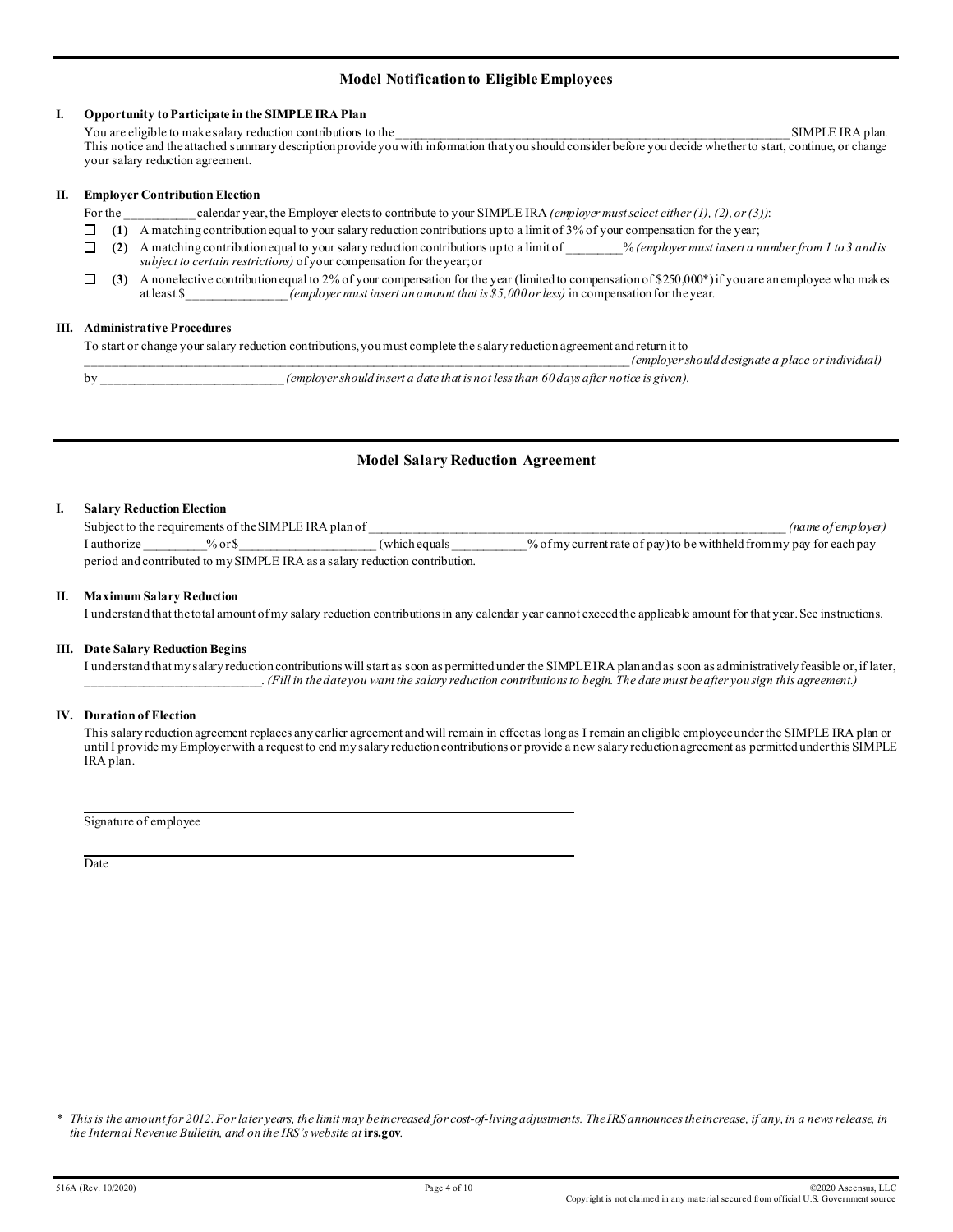# **General Instructions**

*Section references are to the Internal Revenue Code unless otherwise noted.*

## **Purpose of Form**

Form 5305-SIMPLE is a model Savings Incentive Match Plan for Employees of Small Employers (SIMPLE) plan document that an employer may use in combination with SIMPLE IRAs to establish a SIMPLE IRA plan described in section 408(p).

These instructions are designed to assist in the establishment and administration of the SIMPLE IRA plan. They are not intended to supersede any provision in the SIMPLE IRA plan.

Do not file Form 5305-SIMPLE with the IRS. Instead, keep it with your records.

For more information, see Pub. 560, *Retirement Plans for Small Business (SEP, SIMPLE, and Qualified Plans),* and Pub. 590*, Individual Retirement Arrangements (IRAs).*

**Note.** If you used the March 2002, August 2005, or September 2008 version of Form 5305- SIMPLE to establish a model Savings Incentive Match Plan, you are not required to use this version of the form.

# **Instructions for the Employer**

## **Which Employers May Establish and Maintain a SIMPLE IRA Plan?**

To establish and maintain a SIMPLE IRA plan, you must meet both of the following requirements:

- 1. Last calendar year, you had no more than 100 employees (including self-employed individuals) who earned \$5,000 or more in compensation from you during the year. If you have a SIMPLE IRA plan but later exceed this 100-employee limit, you will be treated as meeting the limit for the 2 years following the calendar year in which you last satisfied the limit.
- 2. You do not maintain during any part of the calendar year another qualified plan with respect to which contributions are made, or benefits are accrued, for service in the calendar year. For this purpose, a qualified plan (defined in section  $219(g)(5)$ ) includes a qualified pension plan, a profit-sharing plan, a stock bonus plan, a qualified annuity plan, a tax-sheltered annuity plan, and a simplified employee pension (SEP) plan. A qualified plan that only covers employees covered under a collective bargaining agreement for which retirement benefits were the subject of good faith bargaining is disregarded if these employees are excluded from participating in the SIMPLE IRA plan.

If the failure to continue to satisfy the 100 employee limit or the one-plan rule described in 1 or 2 above is due to an acquisition or similar transaction involving your business, special rules apply. Consult your tax advisor to find out if you can still maintain the plan after the transaction.

Certain related employers (trades or businesses under common control) must be treated as a single employer for purposes of the SIMPLE requirements.

These are:

- (1) a controlled group of corporations under section  $414(b)$ ;
- (2) a partnership or sole proprietorship under common control under section 414(c); or
- (3) an affiliated service group under section 414(m). In addition, if you have leased employees required to be treated as your own employees under the rules of section  $414(n)$ , then you must count all such leased employees for the requirements listed above.

# **What is a SIMPLE IRA Plan?**

A SIMPLE IRA plan is a written arrangement that provides you and your employees with an easy way to make contributions to provide retirement income for your employees. Under a SIMPLE IRA plan, employees may choose whether to make salary reduction contributions to the SIMPLE IRA plan rather than receiving these amounts as part of their regular compensation. In addition, you will contribute matching or nonelective contributions on behalf of eligible employees (see *Employee Eligibility Requirements* below and *Contributions*later). All contributions under this plan will be deposited into a SIMPLE individual retirement account or annuity established for each eligible employee with the designated financial institution named in Article VII.

# **When To Use Form 5305-SIMPLE**

A SIMPLE IRA plan may be established by using this Model Form or any other document that satisfies the statutory requirements.

Do not use Form 5305-SIMPLE if:

- 1. You want to permit each of your eligible employees to choose a financial institution that will initially receive contributions. Instead, use Form 5304-SIMPLE, *Savings Incentive Match Plan for Employees of Small Employers (SIMPLE)—Not for Use With a Designated Financial Institution*;
- You want employees who are nonresident aliens receiving no earned income from you that constitutes income from sources within the United States to be eligible under this plan; or
- 3. You want to establish a SIMPLE 401(k) plan.

# **Completing Form 5305-SIMPLE**

Pages 1 and 2 of Form 5305-SIMPLE contain the operative provisions of your SIMPLE IRA plan. This SIMPLE IRA plan is considered adopted when you have completed all appropriate boxes and blanks and it has been executed by you and the designated financial institution.

The SIMPLE IRA plan is a legal document with important tax consequences for you and your employees. You may want to consult with your attorney or tax advisor before adopting this plan.

# **Employee Eligibility Requirements (Article I)**

Each year for which this SIMPLE IRA plan is effective, you must permit salary reduction contributions to be made by all of your employees who are reasonably expected to receive at least \$5,000 in compensation from you during the year, and who received at least \$5,000 in compensation from you in any 2 preceding years. However, you can expand the group of employees who are eligible to participate in the SIMPLE IRA plan by completing the options provided in Article I, items 1a and 1b. To choose full eligibility, check the box in Article I, item 1a. Alternatively, to choose limited eligibility, check the box in Article I, item 1b, and then insert "\$5,000"or a lower compensation amount (including zero) and "2" or a lower number of years of service in the blanks in (i) and (ii) of Article I, item 1b.

In addition, you can exclude from participation those employees covered under a collective bargaining agreement for which retirement benefits were the subject of good faith bargaining. You may do this by checking the box in Article I, item 2. Under certain circumstances, these employees must be excluded. See *Which Employers May Establish and Maintain a SIMPLE IRA Plan*? earlier.

# **Salary Reduction Agreements (Article II)**

As indicated in Article II, item 1, a salary reduction agreement permits an eligible employee to make an election to have his or her compensation for each pay period reduced by a percentage (expressed as a percentage or dollar amount). The total amount of the reduction in the employee's compensation cannot exceed the applicable amount for any calendar year.The applicable amount is \$11,500 for 2012. After 2012, the \$11,500 amount may be increased for cost-of-living adjustments. In the case of an eligible employee who is 50 or older by the end of the calendar year, the above limitation is increased by \$2,500 for 2012. After 2012, the \$2,500 amount may be increased for cost-of-living adjustments.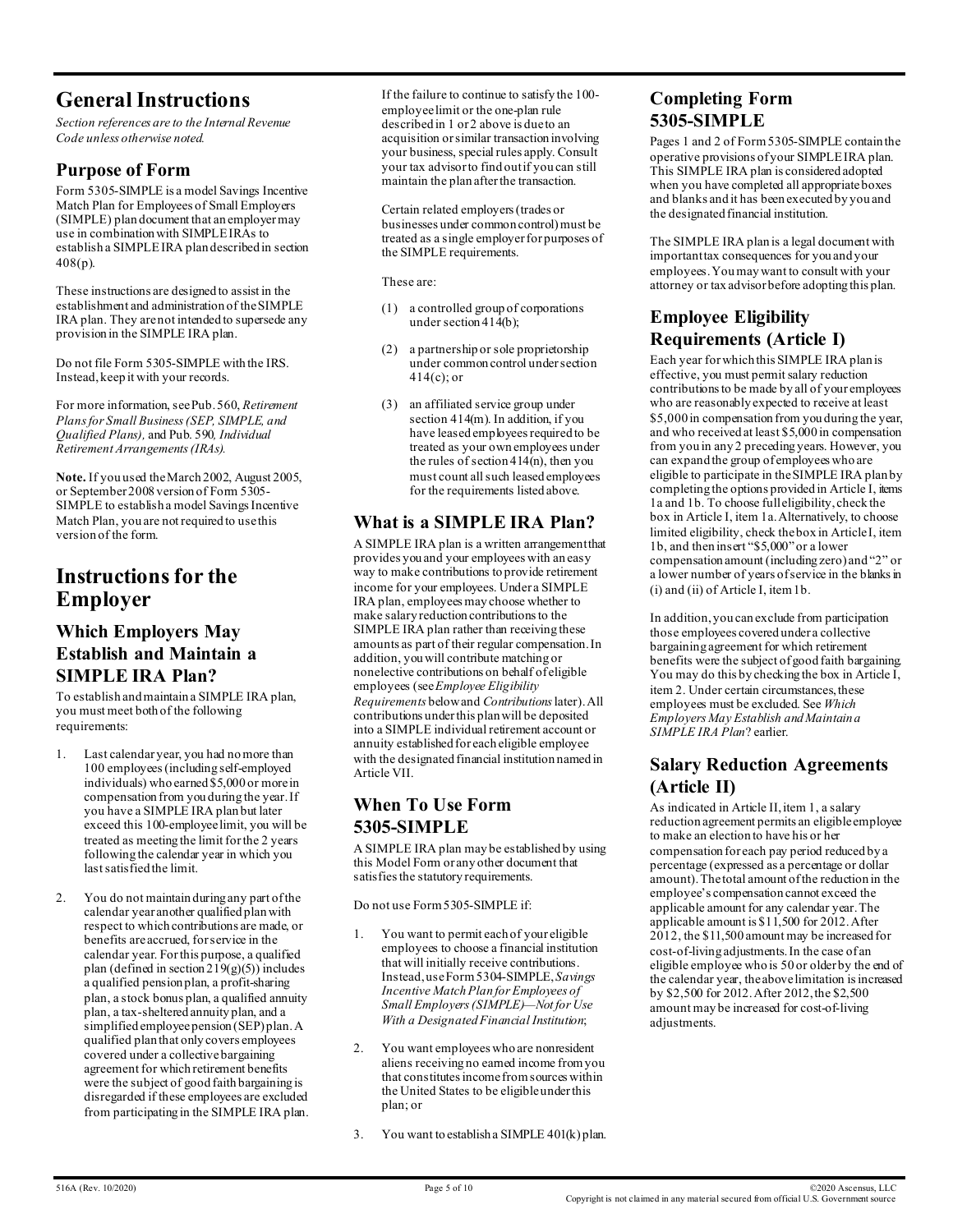# **Timing of Salary Reduction Elections**

For a calendar year, an eligible employee may make or modify a salary reduction election during the 60-day period immediately preceding January 1 of that year. However, for the year in which the employee becomes eligible to make salary reduction contributions, the period during which the employee may make or modify the election is a 60-day period that includes either the date the employee becomes eligible or the day before.

You can extend the 60-day election periods to provide additional opportunities for eligible employees to make or modify salary reduction elections using the blank in Article II, item 2b. For example, you can provide that eligible employees may make new salary reduction elections or modify prior elections for any calendar quarter during the 30 days before that quarter.

You may use the *Model Salary Reduction Agreement* on page 3 to enable eligible employees to make or modify salary reduction elections.

Employees must be permitted to terminate their salary reduction elections at any time. They may resume salary reduction contributions for the year if permitted under Article II, item 2b. However, by checking the box in Article II, item 2d, you may prohibit an employee who terminates a salary reduction election outside the normal election cycle from resuming salary reduction contributions during the remainder of the calendar year.

## **Contributions (Article III)**

Only contributions described below may be made to this SIMPLE IRA plan. No additional contributions may be made.

### **Salary Reduction Contributions**

As indicated in Article III, item 1, salary reduction contributions consist of the amount by which the employee agrees to reduce his or her compensation. You must contribute the salary reduction contributions to the designated financial institution for the employee's SIMPLE IRA.

### **Matching Contributions**

In general, you must contribute a matching contribution to each eligible employee's SIMPLE IRA equal to the employee's salary reduction contributions. This matching contribution cannot exceed 3% of the employee's compensation. See *Definition of Compensation* later.

You may reduce this 3% limit to a lower percentage, but not lower than 1%. You cannot lower the 3% limit for more than 2 calendar years out of the 5-year period ending with the calendar year the reduction is effective.

**Note.** If any year in the 5-year period described above is a year before you first established any SIMPLE IRA plan, you will be treated as making a 3% matching contribution for that year for purposes of determining when you may reduce the employer matching contribution.

To elect this option, you must notify the employees of the reduced limit within a reasonable period of time before the applicable 60-day election periods for the year. See *Timing of Salary Reduction Elections* earlier.

### **Nonelective Contributions**

Instead of making a matching contribution, you may, for any year, make a nonelective contribution equal to 2% of compensation for each eligible employee who has at least \$5,000 in compensation for the year. Nonelective contributions may not be based on more than \$250,000\* of compensation.

To elect to make nonelective contributions, you must notify employees within a reasonable period of time before the applicable 60-day election periods for such year. See *Timing of Salary Reduction Elections* earlier.

**Note.** Insert "\$5,000"in Article III, item 2b(i) to impose the \$5,000 compensation requirement. You may expand the group of employees who are eligible for nonelective contributions by inserting a compensation amount lower than \$5,000.

# **Effective Date (Article VII)**

Insert in Article VII the date you want the provisions of the SIMPLE IRA plan to become effective. You must insert January 1 of the applicable year unless this is the first year for which you are adopting any SIMPLE IRA plan. If this is the first year for which you are adopting a SIMPLE IRA plan, you may insert any date between January 1 and October 1, inclusive of the applicable year.

# **Additional Information**

### **Timing of Salary Reduction Contributions**

The employer must make the salary reduction contributions to the designated financial institution for the SIMPLE IRAs of all eligible employees no later than the 30th day of the month following the month in which the amounts would otherwise have been payable to the employee in cash.

The Department of Labor has indicated that most SIMPLE IRA plans are also subject to Title I of the Employee Retirement Income Security Act of 1974 (ERISA). Under Department of Labor regulations, at 29 CFR 2510.3-102, salary reduction contributions must be made to the SIMPLE IRA at the designated financial institution as of the earliest date on which those contributions can reasonably be segregated from the employer's general assets, but in no event later than the 30-day deadline described previously.

### **Definition of Compensation**

"Compensation" means the amount described in section  $6051(a)(3)$  (wages, tips, and other compensation from the employer subject to federal income tax withholding under section 3401(a)) and, amounts paid for domestic service in a private home, local college club, or local chapter of a college fraternity or sorority. Usually, this is the amount shown in box 1 of Form W-2, *Wage and Tax Statement*. For further information, see Pub. 15, *Circular E, Employer's Tax Guide*. Compensation also includes the salary reduction contributions made under this plan, and, if applicable, compensation deferred under a section 457 plan. In determining an employee's compensation for prior years, the employee's elective deferrals under a section  $401(k)$  plan, a SARSEP, or a section 403(b) annuity contract are also included in the employee's compensation.

For self-employed individuals, compensation means the net earnings from self-employment determined under section 1402(a), without regard to section  $1402(c)(6)$ , prior to subtracting any contributions made pursuant to this SIMPLE IRA plan on behalf of the individual.

# **Employee Notification**

You must notify eligible employees prior to the employees'60-day election period described previously that they can make or change salary reduction elections. In this notification, you must indicate whether you will provide:

- 1. A matching contribution equal to your employees'salary reduction contributions up to a limit of 3% of their compensation;
- 2. A matching contribution equal to your employees'salary reduction contributions subject to a percentage limit that is between 1 and 3% of their compensation; or
- 3. A nonelective contribution equal to 2% of your employees' compensation.

You can use the *Model Notification to Eligible Employees* on page 3 to satisfy these employee notification requirements for this SIMPLE IRA plan. A Summary Description must also be provided to eligible employees at this time. This summary description requirement may be satisfied by providing a completed copy of pages 1 and 2 of Form 5305-SIMPLE (including the Article VI *Procedures for Withdrawals* and Transfers from the SIMPLE IRAs established under this SIMPLE IRA plan).

If you fail to provide the employee notification (including the summary description) described above, you will be liable for a penalty of \$50 per day until the notification is provided. If you can show that the failure was due to reasonable cause, the penalty will not be imposed.

*\* This is the amount for 2012. For later years, the limit may be increased for cost-of-living adjustments. The IRS announces the increase, if any, in a news release, in the Internal Revenue Bulletin, and on the IRS's website at* **irs.gov***.*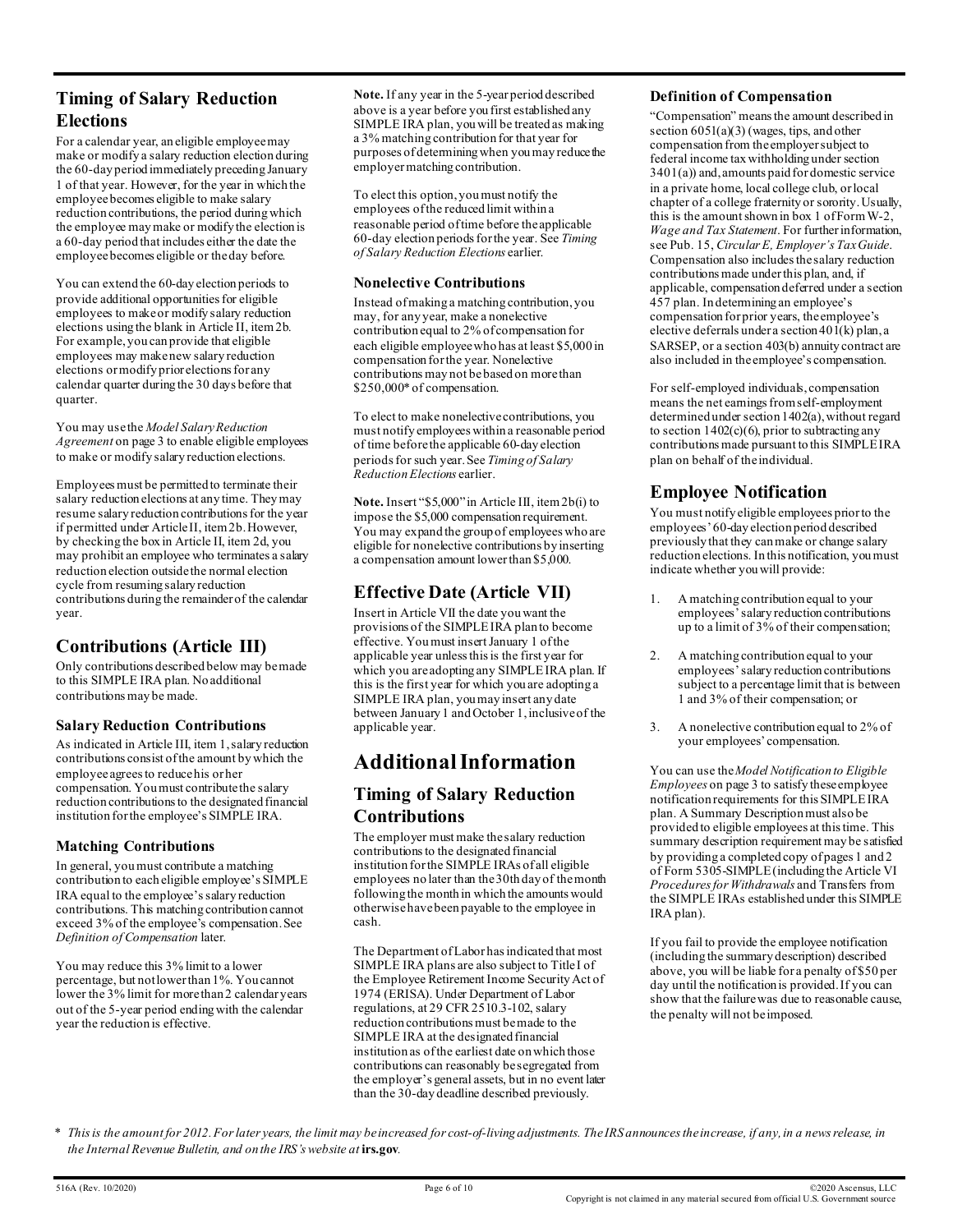# **Reporting Requirements**

You are not required to file any annual information returns for your SIMPLE IRA plan, such as Form 5500, *Annual Return/Report of Employee Benefit Plan*,or Form 5500-EZ, *Annual Return of One-Participant (Owners and Their Spouses) Retirement Plan*. However, you must report to the IRS which eligible employees are active participants in the SIMPLE IRA plan and the amount of your employees'salary reduction contributions to the SIMPLE IRA plan on Form W-2. These contributions are subject to social security, Medicare, railroad retirement, and federal unemployment tax.

# **Deducting Contributions**

Contributions to this SIMPLE IRA plan are deductible in your tax year containing the end of the calendar year for which the contributions are made.

Contributions will be treated as made for a particular tax year if they are made for that year and are made by the due date (including extensions) of your income tax return for that year.

## **Choosing the Designated Financial Institution**

As indicated in Article V, item 4, a designated financial institution is a trustee, custodian, or insurance company (that issues annuity contracts) for the SIMPLE IRA plan that would receive all contributions made pursuant to the SIMPLE IRA plan and deposit the contributions to the SIMPLE IRA of each eligible employee.

Only certain financial institutions, such as banks, savings and loan associations, insured credit unions, insurance companies (that issue annuity contracts), or IRS-approved nonbank trustees may serve as a designated financial institution under a SIMPLE IRA plan.

You are not required to choose a designated financial institution for your SIMPLE IRA plan. However, if you do not want to choose a designated financial institution, you cannot use this form (see *When to Use Form 5305-SIMPLE* earlier).

# **Instructions for the Designated Financial Institution**

# **Completing Form 5305-SIMPLE**

By completing Article VII, you have agreed to be the designated financial institution for this SIMPLE IRA plan. You agree to maintain IRAs on behalf of all individuals receiving contributions under the plan and to receive all contributions made pursuant to this plan and to deposit those contributions to the SIMPLE IRAs of each eligible employee as soon as practicable. You also agree that upon the request of a participant, you will transfer the participant's balance in a SIMPLE IRA to another IRA without cost or penalty to the participant.

## **Summary Description**

Each year the SIMPLE IRA plan is in effect, you must provide the employer the information described in section 408(l)(2)(B). This requirement may be satisfied by providing the employer a current copy of Form 5305-SIMPLE (including instructions) together with your procedures for withdrawals and transfers from the SIMPLE IRAs established under this SIMPLE IRA plan. The summary description must be received by the employer in sufficient time to comply with the *Employee Notification* requirements on this page.

If you fail to provide the summary description described above, you will be liable for a penalty of \$50 per day until the notification is provided. If you can show that the failure was due to reasonable cause, the penalty will not be imposed.

**Paperwork Reduction Act Notice.** You are not required to provide the information requested on a form that is subject to the Paperwork Reduction Act unless the form displays a valid OMB control number. Books or records relating to a form or its instructions must be retained as long as their contents may become material in the administration of any Internal Revenue law. Generally, tax returns and return information are confidential, as required by section 6103.

The time needed to complete this form will vary depending on individual circumstances. The estimated average time is:

| Learning about the |  |
|--------------------|--|
|                    |  |
|                    |  |

If you have comments concerning the accuracy of these time estimates or suggestions for making this form simpler, we would be happy to hear from you. You can write to the Internal Revenue Service, Tax Products Coordinating Committee, SE:W:CAR:MP:T:T:SP, 1111 Constitution Ave. NW, IR-6526, Washington, DC 20224. Do not send this form to this address. Instead, keep it for your records.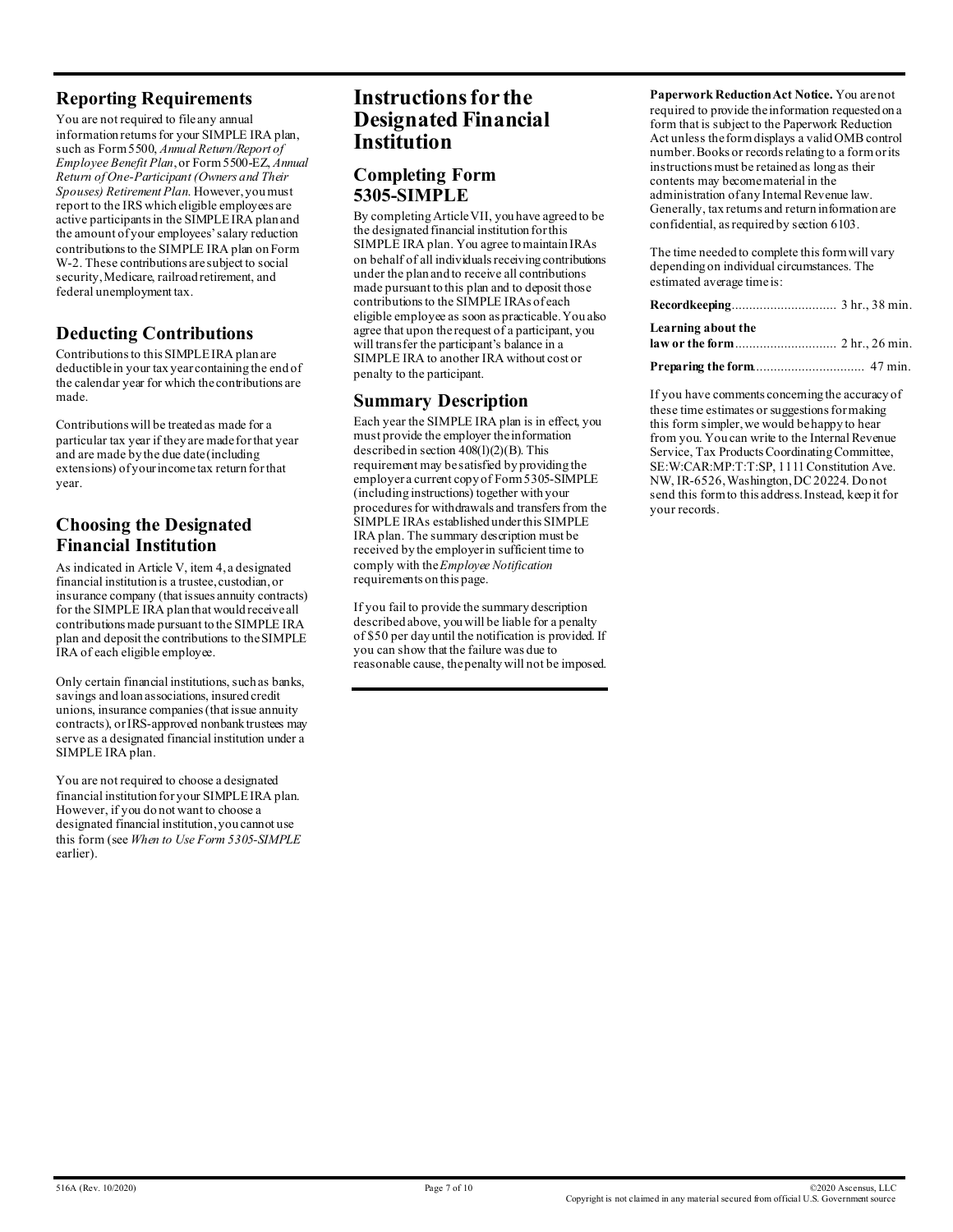

# **PARTICIPATION NOTICE & SUMMARY DESCRIPTION**

*IMPORTANT: Carefully read and consider the information on both sides of this notice before you decide whether to start, continue, or change your salary reduction election.* 

| <b>SECTION A.</b>                               |                                                                                                                                                                                                                                                                                                                                                                                                                                                                                                                                       | <b>GENERAL INFORMATION</b>                                                      |                                                                                                             |                                                                                                                                                                                                                                                                                 |  |  |
|-------------------------------------------------|---------------------------------------------------------------------------------------------------------------------------------------------------------------------------------------------------------------------------------------------------------------------------------------------------------------------------------------------------------------------------------------------------------------------------------------------------------------------------------------------------------------------------------------|---------------------------------------------------------------------------------|-------------------------------------------------------------------------------------------------------------|---------------------------------------------------------------------------------------------------------------------------------------------------------------------------------------------------------------------------------------------------------------------------------|--|--|
| <b>Employer</b><br>Information                  |                                                                                                                                                                                                                                                                                                                                                                                                                                                                                                                                       |                                                                                 |                                                                                                             |                                                                                                                                                                                                                                                                                 |  |  |
|                                                 |                                                                                                                                                                                                                                                                                                                                                                                                                                                                                                                                       |                                                                                 |                                                                                                             |                                                                                                                                                                                                                                                                                 |  |  |
| Trustee/Custodian/<br><b>Issuer Information</b> |                                                                                                                                                                                                                                                                                                                                                                                                                                                                                                                                       |                                                                                 |                                                                                                             |                                                                                                                                                                                                                                                                                 |  |  |
| <b>SECTION B.</b>                               |                                                                                                                                                                                                                                                                                                                                                                                                                                                                                                                                       | <b>ELIGIBILITY REQUIREMENTS</b>                                                 |                                                                                                             |                                                                                                                                                                                                                                                                                 |  |  |
| <b>Opportunity to</b><br>Participate            | This form is intended, in part, to notifyyou of your right to choose, during the election period, to make salary reduction<br>contributions under the savings incentive match plan for employees of small employers (SIMPLE) IRA plan established by your<br>employer. The election period is generally the 60-day period before the beginning of each calendar year and the 60-day period before<br>the first day you become eligible to participate. This notice includes a summary description of your employer's SIMPLE IRA Plan. |                                                                                 |                                                                                                             |                                                                                                                                                                                                                                                                                 |  |  |
| Eligible<br><b>Employees</b>                    |                                                                                                                                                                                                                                                                                                                                                                                                                                                                                                                                       |                                                                                 | (unless the collective bargaining agreement specifies that you will participate).                           | Except as provided below, you will be eligible to participate in this plan unless you are covered by a collective bargaining agreement:                                                                                                                                         |  |  |
|                                                 | In spite of the preceding paragraph, you will be eligible to participate in your employer's SIMPLE IRA plan even if you are covered by<br>a collective bargaining agreement: $\square$ YES $\square$ NO                                                                                                                                                                                                                                                                                                                               |                                                                                 |                                                                                                             |                                                                                                                                                                                                                                                                                 |  |  |
| Compensation<br>and Service                     |                                                                                                                                                                                                                                                                                                                                                                                                                                                                                                                                       |                                                                                 | reasonably expected to earn such amount during the current calendar year, unless otherwise specified below. | To become eligible to participate in the Plan, you must have earned \$5,000 during any two preceding calendar years and you must be                                                                                                                                             |  |  |
|                                                 | participate in the Plan.                                                                                                                                                                                                                                                                                                                                                                                                                                                                                                              |                                                                                 |                                                                                                             | You are required to earn at least \$__________(may not exceed \$5,000) during any ______(may not exceed 2) preceding calendar<br>years and expected to earn at least $\frac{1}{2}$ ________________ (may not exceed \$5,000) during the current calendar year to be eligible to |  |  |
| <b>SECTION C.</b>                               |                                                                                                                                                                                                                                                                                                                                                                                                                                                                                                                                       | PLAN CONTRIBUTIONS                                                              |                                                                                                             |                                                                                                                                                                                                                                                                                 |  |  |
| Financial<br>Institution                        | Your Employer has elected to make all contributions to a Designated Financial Institution. You may transfer the balance in your<br>SIMPLE IRA, without cost or penalty, from the Designated Financial Institution to a SIMPLE IRA at the financial organization of your<br>choice. To do so, you must request a transfer during the Election Period or during any other period as allowed by the Designated<br>Financial Institution. Upon request, the Designated Financial Institution will periodically transfer your balance.     |                                                                                 |                                                                                                             |                                                                                                                                                                                                                                                                                 |  |  |
| <b>Salary Reduction</b><br><b>Contributions</b> | By completing a Salary Reduction Agreement, you agree to make elective deferrals to this plan. Your Compensation will be reduced<br>each pay period by an amount equal to the percentage of your Compensation you specify on the Salary Reduction Agreement.<br>Generally, your elective deferrals (excluding catch-up contributions) may not exceed \$13,500 for 2020 and 2021 (after 2021 this limit is<br>subject to cost-of-living adjustments).                                                                                  |                                                                                 |                                                                                                             |                                                                                                                                                                                                                                                                                 |  |  |
|                                                 |                                                                                                                                                                                                                                                                                                                                                                                                                                                                                                                                       | Catch-Up Contributions $\Box$ will $\Box$ will not be permitted under the plan. |                                                                                                             |                                                                                                                                                                                                                                                                                 |  |  |
|                                                 | If catch-up contributions are available under the plan and you will attain age 50 on or before the end of the Year, you are eligible to<br>make catch-up contributions. Your catch-up contributions may not exceed \$3,000 for 2020 and 2021 (after 2021 this amount is subject<br>to cost-of-living adjustments).                                                                                                                                                                                                                    |                                                                                 |                                                                                                             |                                                                                                                                                                                                                                                                                 |  |  |
|                                                 | You may change the amount of your salary reduction contributions by completing and signing a revised Salary Reduction Agreement<br>during the election period or any other period specified below.                                                                                                                                                                                                                                                                                                                                    |                                                                                 |                                                                                                             |                                                                                                                                                                                                                                                                                 |  |  |
|                                                 |                                                                                                                                                                                                                                                                                                                                                                                                                                                                                                                                       |                                                                                 |                                                                                                             |                                                                                                                                                                                                                                                                                 |  |  |
|                                                 | You may discontinue making salary reduction contributions at any time during the calendar year by completing and signing a revised<br>Salary Reduction Agreement. You are allowed to commence making salary reduction contributions the first day of the calendar year<br>following the calendar year you cease deferring unless specified otherwise below.                                                                                                                                                                           |                                                                                 |                                                                                                             |                                                                                                                                                                                                                                                                                 |  |  |
|                                                 |                                                                                                                                                                                                                                                                                                                                                                                                                                                                                                                                       |                                                                                 |                                                                                                             |                                                                                                                                                                                                                                                                                 |  |  |
| Employer<br><b>Contributions</b>                | For calendar year _______, your employer will make matching contributions equal to 100 percent of your salary reduction contributions<br>which do not exceed three percent of your compensation unless your employer elects to make either the alternative matching<br>contribution or the nonelective contribution described in Options 1 and 2 below.                                                                                                                                                                               |                                                                                 |                                                                                                             |                                                                                                                                                                                                                                                                                 |  |  |
|                                                 | Option 1: $\Box$                                                                                                                                                                                                                                                                                                                                                                                                                                                                                                                      | $%$ (must not be less than 1%).                                                 | Matching contributions in an amount equal to your salary reduction contribution which do not exceed         |                                                                                                                                                                                                                                                                                 |  |  |
|                                                 | Option 2: $\Box$                                                                                                                                                                                                                                                                                                                                                                                                                                                                                                                      |                                                                                 | least \$5,000 during the year unless a different dollar amount is specified below.                          | Nonelective Contributions equal to two percent of compensation on behalf of each eligible employee who earns at                                                                                                                                                                 |  |  |
|                                                 |                                                                                                                                                                                                                                                                                                                                                                                                                                                                                                                                       | nonelective contributions.                                                      |                                                                                                             | You are required to earn at least $\frac{2}{3}$ (may not exceed \$5,000) during the calendary earto be eligible to receive                                                                                                                                                      |  |  |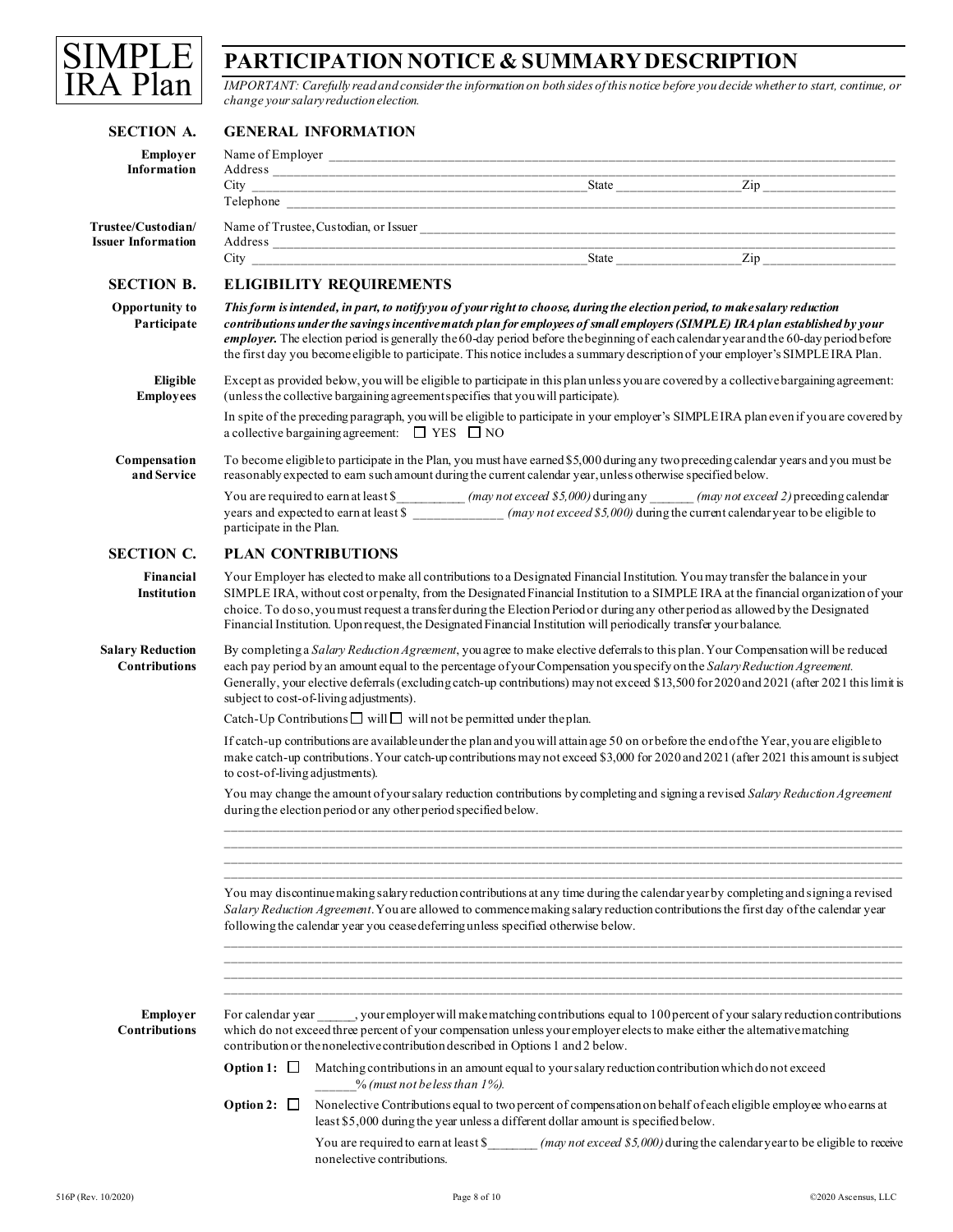### **SECTION D. DISTRIBUTIONS**

|                                                 | The following is a summary of the rules applicable to distributions from SIMPLE IRAs. You are advised to refer to your SIMPLE IRA<br>documents and/or seek the assistance of a qualified tax advisor if you have additional questions.                                                                                                                                                                                                                                                                                         |
|-------------------------------------------------|--------------------------------------------------------------------------------------------------------------------------------------------------------------------------------------------------------------------------------------------------------------------------------------------------------------------------------------------------------------------------------------------------------------------------------------------------------------------------------------------------------------------------------|
| <b>Procedures</b>                               | SIMPLE IRA assets are fully vested and may be withdrawn at any time subject to taxes and penalties as explained below. The trustee,<br>custodian, or issuer of your SIMPLEIRA, and not your employer, is responsible for making distributions to you upon your request.                                                                                                                                                                                                                                                        |
| Federal<br><b>Income Tax</b>                    | Distributions from SIMPLE IRAs are taxed as ordinary income in the year in which you receive them. In addition, federal income tax<br>withholding will be applied to your distribution at a rate of 10 percent unless you specify a higher rate or waive your right to<br>withholding.                                                                                                                                                                                                                                         |
| <b>Penalties</b>                                | A 25 percent early distribution penalty tax applies to SIMPLE IRA distributions taken within two years of your initial participation in<br>the plan, unless you are age 59% or older or can claim an exemption from the early distribution penalty described in Internal Revenue<br>Code (IRC) Sec. 72(t)(6). If you are under age 59 $\frac{1}{2}$ , have satisfied the two-year requirement and receive a distribution, you will be<br>subject to a 10 percent early distribution penalty tax.                               |
|                                                 | Rollovers SIMPLE IRA distributions may be rolled over to other SIMPLE IRAs. If a SIMPLE IRA distribution is properly rolled over,<br>your rollover amount will be excluded when determining the amount of your federal incometax or early distribution penalty tax. You<br>may roll over SIMPLE IRA distributions to regular IRAs, qualified retirement plans, tax-sheltered annuities, and deferred compensation<br>plans. However, you must generally wait two years from the date you become a participant before doing so. |
| <b>Required Minimum</b><br><b>Distributions</b> | If you were bom before July 1, 1949, you are required to begin taking minimum distributions from your SIMPLE IRA upon<br>attainment of age 70% in accordance with IRS regulations. If you were bom on or after July 1, 1949, you are required to begin taking<br>minimum distributions from your SIMPLE IRA upon attainment of age 72 in accordance with IRS regulations.                                                                                                                                                      |
| <b>Procedures</b><br>for Withdrawals            | If you wish to take a distribution from your SIMPLE IRA, you must complete a withdrawal authorization provided by the trustee,<br>custodian, or issuer of your SIMPLEIRA. In addition, the following procedures apply to you upon requesting a distribution.                                                                                                                                                                                                                                                                   |
|                                                 |                                                                                                                                                                                                                                                                                                                                                                                                                                                                                                                                |
| <b>Procedures</b><br><b>Regarding Transfers</b> | The following additional rules and procedures apply to transfers of your balance in your SIMPLE IRA.                                                                                                                                                                                                                                                                                                                                                                                                                           |
|                                                 |                                                                                                                                                                                                                                                                                                                                                                                                                                                                                                                                |